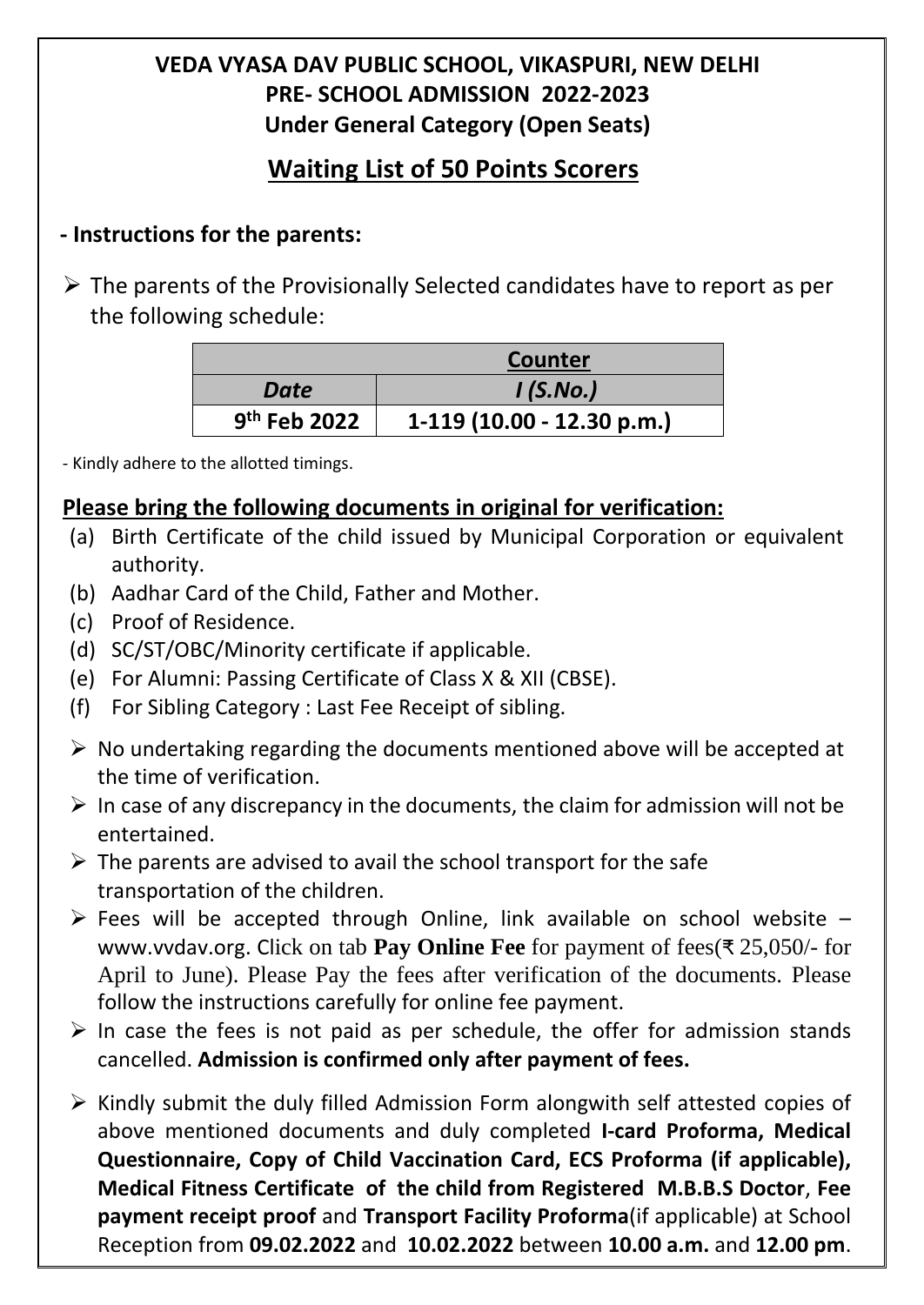#### **Step -1: Verification of documents with Originals (9 th & 10th Feb 2022)**

- **Step -2: Payment of Fee (by 10th Feb 2022)**
- **Step-3: Issue of Admission Form against Fee Receipt (9 th & 10th Feb 2022)**

**Step-4: Submission of Admission Form along with copies of verified documents (within 3 days from the issue of form)**

**Note:**

**Kindly note that the admission forms will be issued against vacant seats only.**

| S.No.          | <b>Registration</b><br>No. | <b>Applicant Name</b>       | <b>Father Name</b>         | <b>Total</b><br>Point |
|----------------|----------------------------|-----------------------------|----------------------------|-----------------------|
| $\mathbf{1}$   | 13                         | <b>BHAVESH SINHA</b>        | AMBUJ KUMAR SINHA          | 50                    |
| $\overline{2}$ | 24                         | SHIVAANSH KAUSHAL           | <b>AMIT KAUSHAL</b>        | 50                    |
| 3              | 27                         | SACHKEERAT SINGH            | <b>HARPREET SINGH</b>      | 50                    |
| 4              | 41                         | <b>BISHMEET SINGH</b>       | <b>JASJEET SINGH</b>       | 50                    |
| 5              | 42                         | DIVISHA SALUJA              | DHEERAJ SALUJA             | 50                    |
| 6              | 60                         | <b>NITYA GUPTA</b>          | <b>NIKHIL</b>              | 50                    |
| $\overline{7}$ | 62                         | <b>OHANA ARORA</b>          | <b>MANISH ARORA</b>        | 50                    |
| 8              | 72                         | <b>HARVEEN KAUR</b>         | <b>AMANJEET SINGH</b>      | 50                    |
| 9              | 79                         | AIKAM DEEP PANESAR          | AMAN DEEP PANESAR          | 50                    |
| 10             | 93                         | VANYA                       | <b>NITIN NAGPAL</b>        | 50                    |
| 11             | 94                         | <b>NAITIK GUPTA</b>         | <b>MOHIT KUMAR GUPTA</b>   | 50                    |
| 12             | 115                        | MANVIK PRABHAKAR            | <b>LOKESH PRABHAKAR</b>    | 50                    |
| 13             | 118                        | <b>GULRAJ SINGH</b>         | <b>PARIKSHIT</b>           | 50                    |
| 14             | 119                        | <b>LAKSHITA RAWAT</b>       | PRAVESH RAWAT              | 50                    |
| 15             | 126                        | <b>HARMEHAR SINGH KOHLI</b> | <b>MANDEEP SINGH KOHLI</b> | 50                    |
| 16             | 127                        | <b>MOHD ARSHAAN</b>         | <b>MOHD NAYAB</b>          | 50                    |
| 17             | 141                        | NAVISHA BHAGCHANDANI        | ASHISH BHAGCHANDANI        | 50                    |
| 18             | 148                        | <b>BRAHM MAKEN</b>          | PRAFFUL MAKEN              | 50                    |
| 19             | 151                        | <b>NAIRA KHURANA</b>        | PANKAJ KHURANA             | 50                    |
| 20             | 163                        | <b>GALIANA NARANG</b>       | <b>JOGESH KUMAR NARANG</b> | 50                    |
| 21             | 168                        | ATHARVA BHUWANIA            | <b>VINEET BHUWANIA</b>     | 50                    |
| 22             | 173                        | <b>ASREET SINGH</b>         | <b>GAGANDEEP SINGH</b>     | 50                    |
| 23             | 175                        | <b>JAPJI KAUR</b>           | <b>MANDEEP SINGH</b>       | 50                    |
| 24             | 185                        | KIAAN CHAWLA                | AJAY CHAWLA                | 50                    |
| 25             | 193                        | <b>TIARA VATS</b>           | <b>NEERAJ VATS</b>         | 50                    |
| 26             | 195                        | <b>VIHANYA SHARMA</b>       | PANKAJ SHARMA              | 50                    |
| 27             | 198                        | <b>KAYRA SATIJA</b>         | KAUSHAL SATIJA             | 50                    |
| 28             | 202                        | DARVESH SINGH SONI          | <b>JUJHAR SINGH SONI</b>   | 50                    |
| 29             | 213                        | <b>ARHEER KOCHAR</b>        | <b>SAURABH KOCHAR</b>      | 50                    |
| 30             | 218                        | FALAK HIMANSHU BATRA        | HIMANSHU BATRA             | 50                    |
| 31             | 221                        | NIYATI AGGARWAL             | DR.VIJAY KUMAR AGGARWAL    | 50                    |
| 32             | 222                        | OMAIRA KUNWAR               | KUNWAR HARSH               | 50                    |
| 33             | 224                        | <b>MANRAJ SINGH</b>         | <b>GURBIR SINGH</b>        | 50                    |
| 34             | 225                        | AARAV SURI                  | <b>JATIN SURI</b>          | 50                    |
| 35             | 226                        | DIVYAM SHARMA               | PUNEET SHARMA              | 50                    |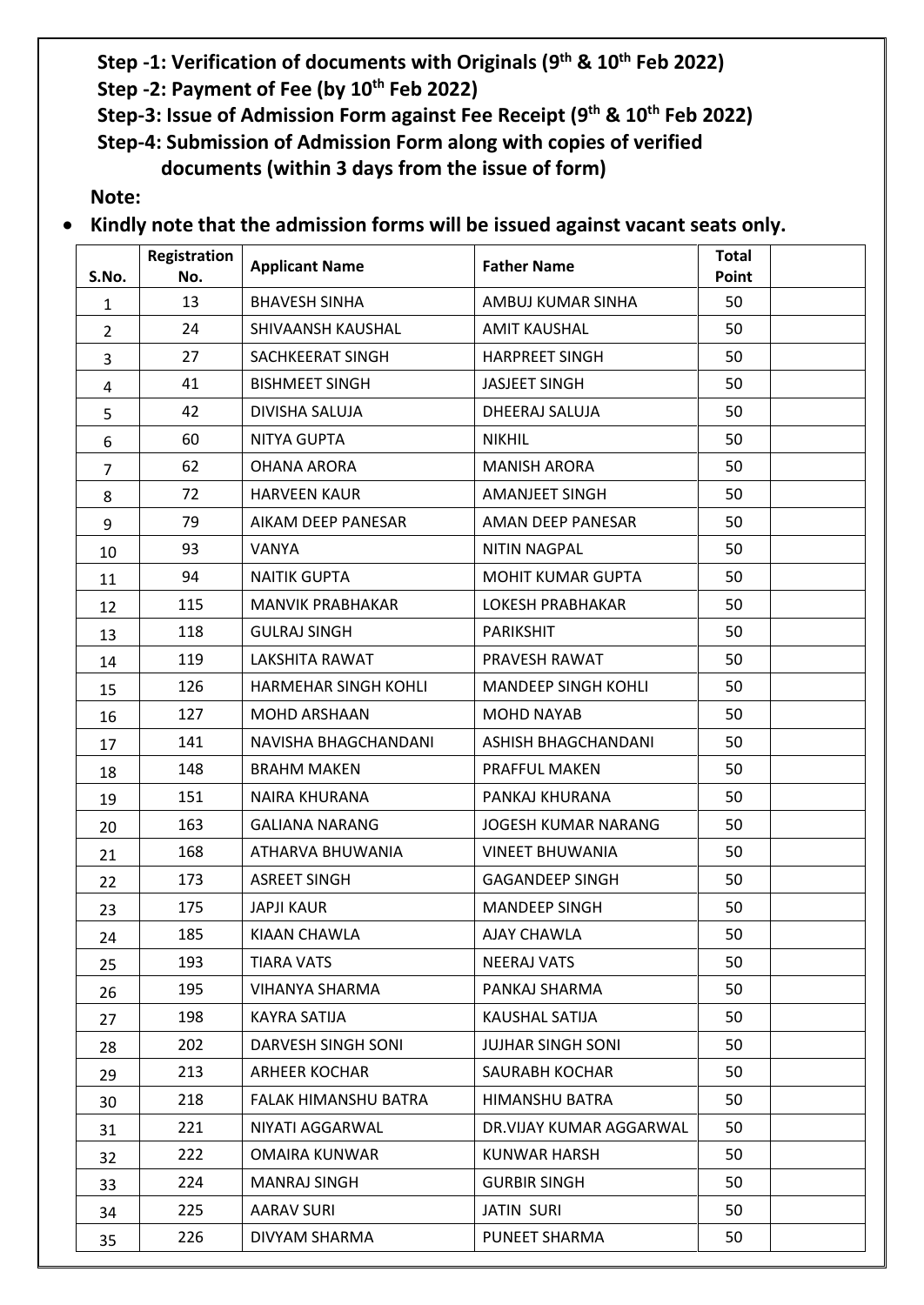| S.No. | Registration<br>No. | <b>Applicant Name</b>       | <b>Father Name</b>         | <b>Total</b><br>Point |                  |
|-------|---------------------|-----------------------------|----------------------------|-----------------------|------------------|
| 36    | 228                 | <b>IAAN CHAWLA</b>          | <b>SATIN CHAWLA</b>        | 50                    |                  |
| 37    | 245                 | NIVAAN PAMNANI              | KAMAL PAMNANI              | 50                    |                  |
| 38    | 247                 | <b>KRITMAN SINGH</b>        | <b>MANJOT SINGH BHASIN</b> | 50                    |                  |
| 39    | 252                 | ANAYA KHANNA                | <b>VARUN KHANNA</b>        | 50                    |                  |
| 40    | 253                 | <b>ABEER GUPTA</b>          | <b>VIPUL GUPTA</b>         | 50                    |                  |
| 41    | 256                 | <b>MYRA</b>                 | <b>HEMANT KUMAR</b>        | 50                    |                  |
| 42    | 258                 | <b>BHAVYA POKHARIYA</b>     | SANJEEV KUMAR              | 50                    |                  |
| 43    | 260                 | HITARTH KHANNA              | <b>SUMIT KHANNA</b>        | 50                    |                  |
| 44    | 263                 | <b>HRIDAAN RAJAT PILLAI</b> | RAJAT BALAKRISHNA PILLAI   | 50                    |                  |
| 45    | 267                 | <b>AASHVI SACHDEVA</b>      | PANKAJ SACHDEVA            | 50                    |                  |
| 46    | 274                 | DAKSHVEER CHEEMA            | RAVINDER SINGH CHEEMA      | 50                    |                  |
| 47    | 275                 | SHRAVYA GAUTAM              | <b>SHARAWAN KUMAR</b>      | 50                    |                  |
| 48    | 282                 | <b>RISHIN MUNJAL</b>        | <b>RUBAL MUNJAL</b>        | 50                    |                  |
| 49    | 285                 | <b>EBRAHIM KHAN</b>         | <b>BASEEM KHAN</b>         | 50                    |                  |
| 50    | 286                 | <b>SEHAJ ARORA</b>          | <b>SANDEEP ARORA</b>       | 50                    |                  |
| 51    | 306                 | <b>NIVAAN GULATI</b>        | <b>PRADEEP GULATI</b>      | 50                    |                  |
| 52    | 309                 | <b>BINAT SINGH</b>          | <b>BHUPINDER SINGH</b>     | 50                    |                  |
| 53    | 340                 | <b>HRITVI AGGARWAL</b>      | KANKESH AGGARWAL           | 50                    |                  |
| 54    | 342                 | DHYAN NARAYAN               | LINESH M                   | 50                    |                  |
| 55    | 345                 | <b>VEDANT GANDHARV</b>      | <b>VIVEK KUMAR</b>         | 50                    |                  |
| 56    | 354                 | <b>KEYANSH DEWAN</b>        | <b>HARSH VARUN DEWAN</b>   | 50                    |                  |
| 57    | 364                 | <b>JENICA KHARBANDA</b>     | <b>SUMIT KHARBANDA</b>     | 50                    |                  |
| 58    | 374                 | <b>DASHLEEN REEHAL</b>      | <b>BEANT REEHAL</b>        | 50                    |                  |
| 59    | 375                 | RUDVED CHAWLA               | HARISH CHAWALA             | 50                    |                  |
| 60    | 380                 | <b>CHERYL MAKHIJA</b>       | RAHUL MAKHIJA              | 50                    |                  |
| 61    | 382                 | <b>AVIRAJ SINGH</b>         | SAPANJEET SINGH            | 50                    |                  |
| 62    | 386                 | <b>GURNAAZ KAUR</b>         | <b>GAGANDEEP SINGH</b>     | 50                    |                  |
| 63    | 396                 | MEHRANSH                    | HIMANSHU MAHAJAN           | 50                    |                  |
| 64    | 397                 | <b>TEGVIR SINGH</b>         | <b>JASMEET SINGH</b>       | 50                    |                  |
| 65    | 400                 | AADVIK BAKSHI               | <b>LAKSH BAKSHI</b>        | 50                    |                  |
| 66    | 402                 | <b>DEVARSH LAKRA</b>        | DHEERAJ KUMAR              | 50                    |                  |
| 67    | 413                 | <b>PRATIK SINGH</b>         | <b>NAGMANI</b>             | 50                    |                  |
| 68    | 414                 | SANCHIT DAS                 | SAUGAT DAS                 | 50                    |                  |
| 69    | 416                 | <b>TANVEER SINGH</b>        | <b>ARJUN SINGH</b>         | 50                    |                  |
| 70    | 427                 | SATVIK MOGHA                | PRASHANT KUMAR             | 50                    |                  |
| 71    | 430                 | MAHIKA                      | SAROJ KUMAR JHA            | 50                    |                  |
| 72    | 431                 | <b>KIARA MALIK</b>          | <b>ABHIRAJ MALIK</b>       | 50                    |                  |
| 73    | 438                 | <b>GURAPAAR SINGH</b>       | AMANDEEP SINGH             | 50                    |                  |
| 74    | 442                 | <b>JIVAANSH HANS</b>        | <b>GIRISH HANS</b>         | 50                    | <b>TWINS 443</b> |
| 75    | 443                 | JEEVA HANS                  | <b>GIRISH HANS</b>         | 50                    | <b>TWINS 442</b> |
| 76    | 450                 | <b>GARVIT SINGH</b>         | <b>CHANDAN KUMAR</b>       | 50                    |                  |
| 77    | 451                 | <b>GRESHA NAGPAL</b>        | <b>MANISH NAGPAL</b>       | 50                    |                  |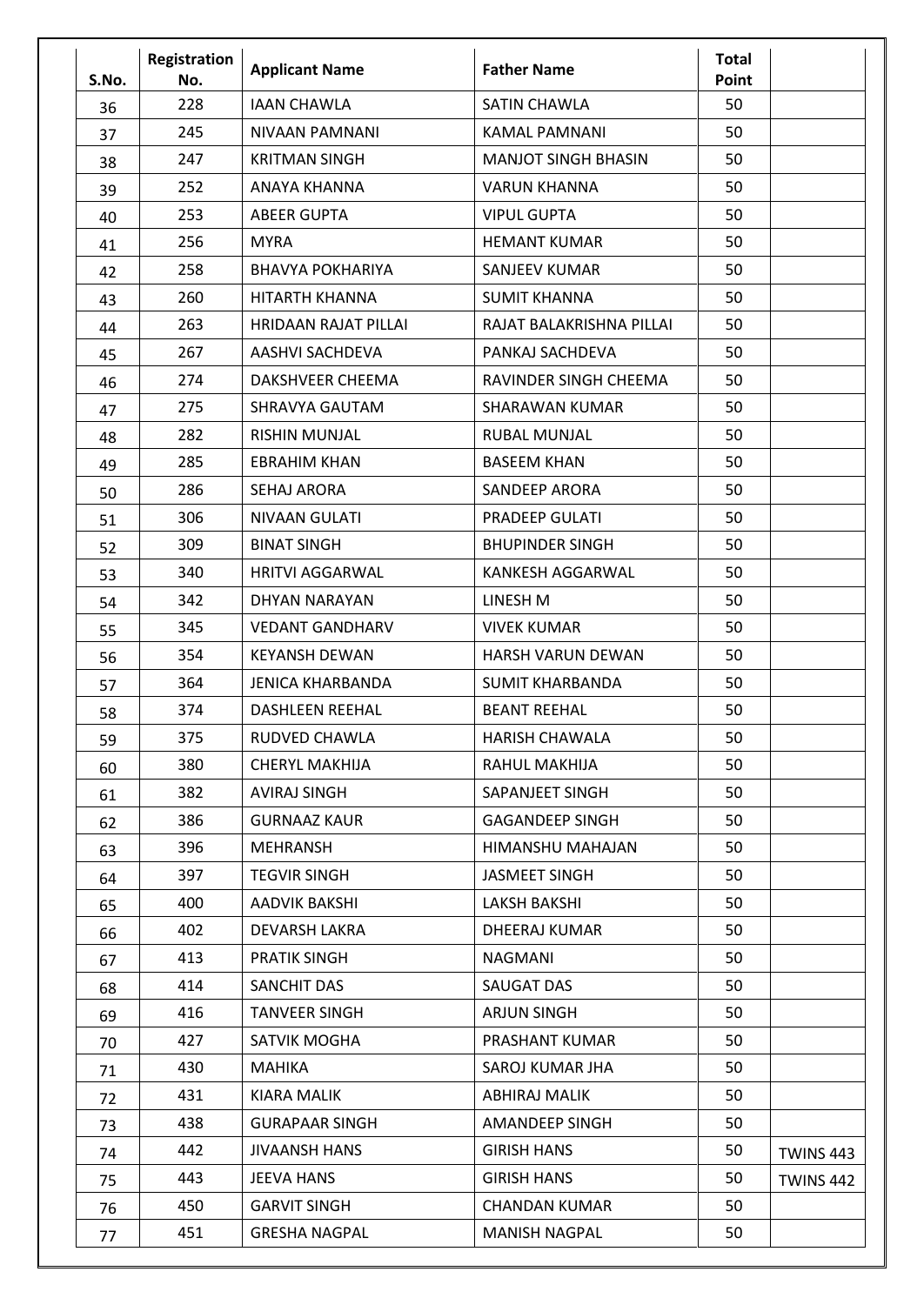| S.No. | Registration<br>No. | <b>Applicant Name</b>     | <b>Father Name</b>            | <b>Total</b><br>Point |  |
|-------|---------------------|---------------------------|-------------------------------|-----------------------|--|
| 78    | 453                 | <b>RUDRAKSHI</b>          | <b>ANTRIKSH TAYAL</b>         | 50                    |  |
| 79    | 454                 | <b>SANVI BIMROT</b>       | <b>MANISH KUMAR MEENA</b>     | 50                    |  |
| 80    | 458                 | <b>VIRAJ SHARMA</b>       | <b>VIRAJ SHARMA</b>           | 50                    |  |
| 81    | 459                 | <b>NETRA SINGH</b>        | <b>DEEPAK KUMAR</b>           | 50                    |  |
| 82    | 463                 | <b>ARYANSH GARG</b>       | <b>NITIN GARG</b>             | 50                    |  |
| 83    | 467                 | NIHIT KHANDELWAL          | <b>SUMIT GUPTA</b>            | 50                    |  |
| 84    | 469                 | <b>CHAITANYA</b>          | <b>SUNIL KAPRI</b>            | 50                    |  |
| 85    | 471                 | <b>MAYANSH MATHUR</b>     | <b>AMIT MATHUR</b>            | 50                    |  |
| 86    | 473                 | <b>DEVAANSH TANDON</b>    | <b>SUMIT TANDON</b>           | 50                    |  |
| 87    | 478                 | <b>ADRIT RAMAN SHUKLA</b> | RAKESH KUMAR SHUKLA           | 50                    |  |
| 88    | 485                 | <b>NAIRA KAPOOR</b>       | <b>GAURAV KAPOOR</b>          | 50                    |  |
| 89    | 494                 | ANSHDEEP                  | AMAR DEEP GUPTA               | 50                    |  |
| 90    | 497                 | ADVAITAA DAS CHAKRABORTY  | <b>AURKODYUTI DAS</b>         | 50                    |  |
| 91    | 498                 | <b>AASHITA SAHU</b>       | SANTOSH KUMAR SAHU            | 50                    |  |
| 92    | 501                 | SHIVRAJ SINGH             | <b>RAVI RAJ</b>               | 50                    |  |
| 93    | 513                 | ARYAA BALI                | <b>ASHISH BALI</b>            | 50                    |  |
| 94    | 543                 | ANNAYA KUMAR              | SHASHI RANJAN SINGH           | 50                    |  |
| 95    | 547                 | LAVISHA VALECHA           | MANISH KUMAR VALECHA          | 50                    |  |
| 96    | 553                 | <b>HUNAR MUTNEJA</b>      | SAURABH MUTNEJA               | 50                    |  |
| 97    | 554                 | <b>TISHYA VERMA</b>       | <b>DEEPAK VERMA</b>           | 50                    |  |
| 98    | 561                 | <b>SUMEDHA PRAJAPATI</b>  | <b>BHIM SAN</b>               | 50                    |  |
| 99    | 566                 | <b>KAYRA MONGA</b>        | <b>ASHISH MONGA</b>           | 50                    |  |
| 100   | 570                 | <b>ANVI CHAUHAN</b>       | <b>VIJENDRA SINGH CHAUHAN</b> | 50                    |  |
| 101   | 576                 | <b>AARUSH</b>             | SHASHI BHUSHAN SAHAY          | 50                    |  |
| 102   | 598                 | SHANAYA BHANDARI          | DEEPAK KUMAR                  | 50                    |  |
| 103   | 599                 | <b>HIMANG SACHDEV</b>     | ANURAG SACHDEV                | 50                    |  |
| 104   | 609                 | <b>HARNIDH SINGH</b>      | <b>CHARANPREET SINGH</b>      | 50                    |  |
| 105   | 611                 | TRISHA PANDEY             | <b>HARIRAM PANDEY</b>         | 50                    |  |
| 106   | 614                 | <b>VERNIKA SHARMA</b>     | SANTOSH KUMAR SHARMA          | 50                    |  |
| 107   | 623                 | SAANVI TALIYAN            | <b>ARUN TALIYAN</b>           | 50                    |  |
| 108   | 626                 | <b>MYRA GARED</b>         | PUNEET KUMAR                  | 50                    |  |
| 109   | 631                 | ARSHJEET SINGH            | SARABJEET SINGH               | 50                    |  |
| 110   | 635                 | PAVANI SACHDEVA           | RAKESH SACHDEVA               | 50                    |  |
| 111   | 645                 | <b>GAURISH KOCHHAR</b>    | <b>CHETAN KOCHHAR</b>         | 50                    |  |
| 112   | 650                 | <b>BANIPREET KAUR</b>     | HARMEET SINGH BINDRA          | 50                    |  |
| 113   | 655                 | AAVISH VERMA              | YOGENDRA VERMA                | 50                    |  |
| 114   | 662                 | <b>GIRISHA GUPTA</b>      | <b>NITIN GUPTA</b>            | 50                    |  |
| 115   | 664                 | AMAYRA SINGH              | VIJAY KUMAR SINGH             | 50                    |  |
| 116   | 669                 | <b>DIARA</b>              | DEEPANSHU MEHTA               | 50                    |  |
| 117   | 682                 | VARENYAM GARG             | <b>VIPIN GARG</b>             | 50                    |  |
| 118   | 688                 | <b>BHAVYA BABBAR</b>      | ANSHUL BABBAR                 | 50                    |  |
| 119   | 693                 | <b>REHAAN TAGALA</b>      | <b>MANISH TAGALA</b>          | 50                    |  |